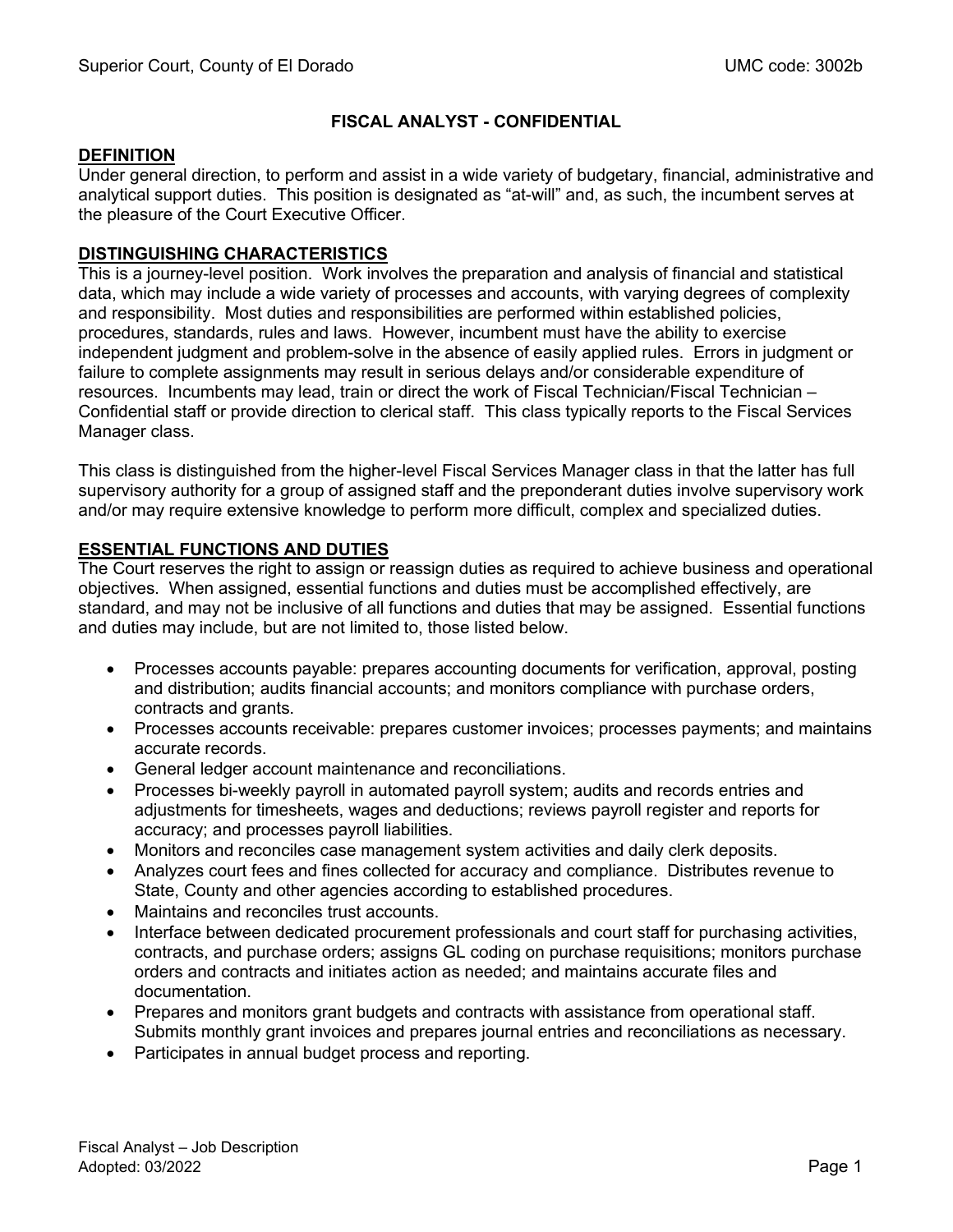- Maintains accurate financial and statistical records; analyzes and reconciles accounts according to established procedures; performs research as needed; develops complex spreadsheets; and resolves accounting problems.
- Prepares and evaluates accounting and financial data for reports to Court administration, as well as County, State and Federal agencies.
- Conducts monthly and year-end closing of account ledgers and books.
- Maintains asset inventory and control.
- Conducts internal audits as needed.
- Identifies unit and/or operational problems and makes recommendations.
- Develops and updates unit and/or operational procedures.
- Responsible for financial preparation and analysis relating to union negotiations and activities.
- Answers accounting questions from Court staff, public and outside agencies.
- Communicates clearly, concisely and effectively, orally and in writing.
- Maintains the confidentiality of Court documents and records.
- Establishes and maintains effective working relationships with Court staff and others encountered during the course of work.
- Travels between Court facilities as necessary to carry out duties.
- Performs other duties as assigned.

## **EMPLOYMENT STANDARDS**

### **Minimum Qualifications**

To qualify for this classification, an individual must possess any combination of experience and education that would likely produce the required knowledge and abilities. A desirable combination is:

### **Either I**

Experience: One (1) year of experience in the class of Fiscal Technician/Fiscal Technician – Confidential with the El Dorado Superior Court.

# **Or II**

Experience: Three (3) years of progressively responsible experience in the preparation and maintenance of accounting and statistical records, which may include: processing accounts payable, accounts receivable and general ledger entries in a computerized accounting system; payroll processing; general ledger and bank reconciliations; and preparation of management reporting, such as balance sheet, income statement, cash flow and budget analysis.

### AND

Education: Completion of 60 semester (or equivalent quarter) units from an accredited college or university with major coursework in accounting, business administration, finance, economics or a related field, or an Accounting Certificate.

### **Or III**

Four (4) years of progressively responsible experience in the preparation and maintenance of accounting and statistical records, which may include: processing accounts payable, accounts receivable and general ledger entries in a computerized accounting system; payroll processing; general ledger and bank reconciliations; and preparation of management reporting, such as balance sheet, income statement, cash flow and budget analysis.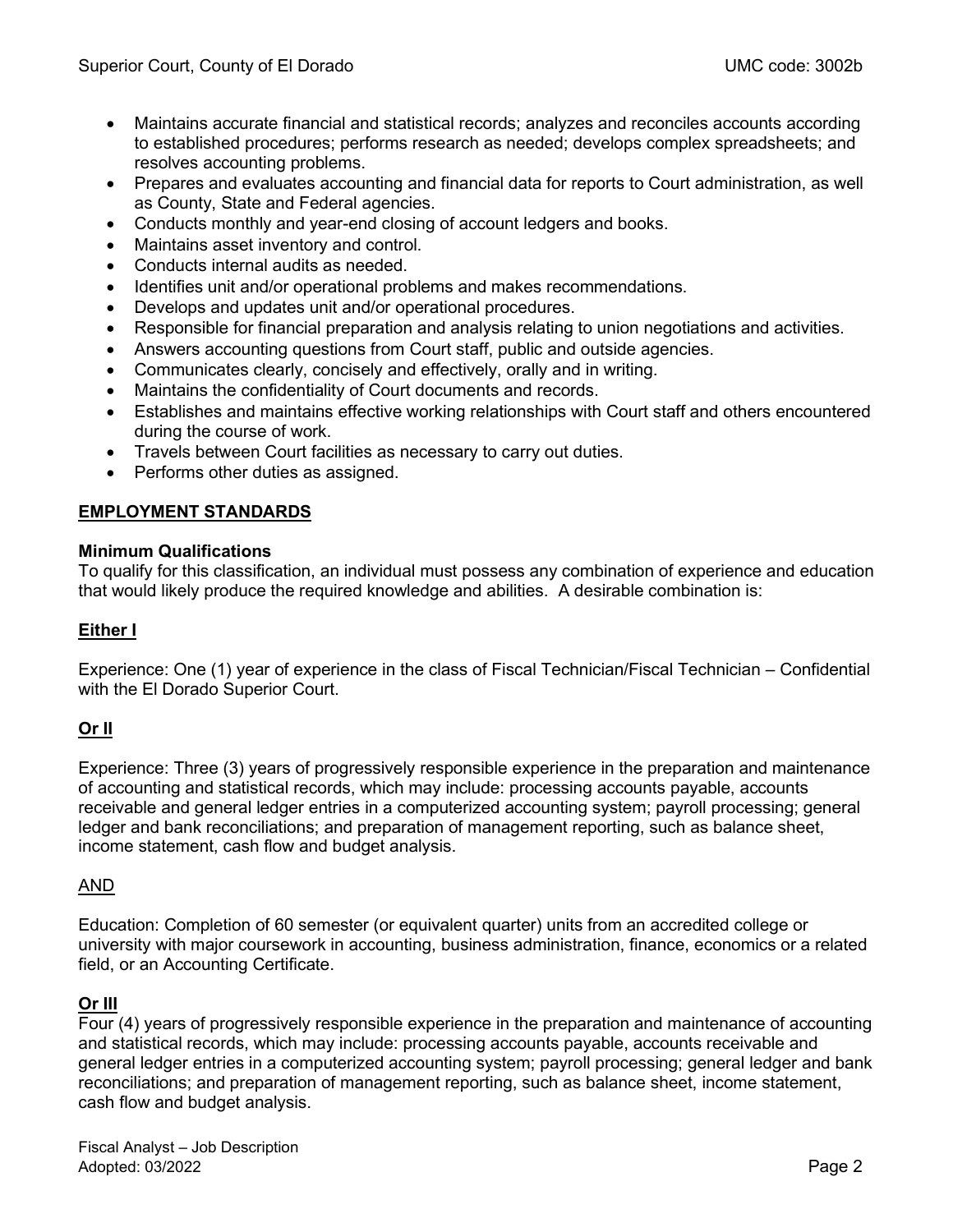## **Desirable Qualifications**

Experience with a public agency or court, SAP Accounting software and/or ADP WorkForce Now.

## **Knowledge and Abilities**

Knowledge of:

- Principles, methods and techniques of accounting procedures, terminology and practices including general ledger, accounts payable, accounts receivable and reconciliations.
- Generally accepted accounting standards and principles (GAAP) and the Governmental Accounting Standards Board (GASB).
- Basic purchasing principles and practices.
- Payroll processes.
- Correct English use, punctuation, spelling and grammar.
- Personal computers and business computer applications, particularly accounting, spreadsheet and word processing software.

Ability to:

- Accurately collect, prepare, calculate, record and reconcile statistical, financial and informational data.
- Research, interpret, explain and apply applicable policies, procedures, guides, rules and statutes.
- Evaluate alternatives and recommendations in the absence of easily applied rules.
- Analyze financial and accounting records, draw logical conclusions, resolve discrepancies and make sound decisions.
- Organize and prioritize workload efficiently to meet all deadlines under changing conditions.
- Maintain confidentiality of Court documents and records.
- Operate modern office equipment and personal computers, and use specified computer software and databases, with emphasis on financial and accounting applications.
- Establish and maintain effective working relationships with all those encountered in the course of work.

# **Other Requirements**

- Possession of a valid driver's license may be required depending on the position or the ability to provide alternate methods of transportation that meet job requirements.
- Candidates are required to pass a fingerprint clearance by the Federal Bureau of Investigation (FBI) and Department of Justice (DOJ). Convictions, depending on the type, number and date, may be disqualifying.
- All Court employees must take the Oath of Allegiance.

# **PHYSICAL DEMANDS AND WORK ENVIRONMENT**

The physical demands and work environment characteristics described here are representative of those that must be met by an incumbent to successfully perform the essential functions of this job. Reasonable accommodations may be made to enable individuals with disabilities to perform the essential functions.

**Physical Requirements:** Strength, dexterity, coordination and vision to use a keyboard and monitor; hearing to communicate with the public and Court staff; ability to sit for extended periods of time; walk or otherwise move within the Court facilities; reach with hands and arms; vision to read and write material; sufficient strength to lift, carry, push or pull materials weighing up to 25 pounds; lifting position may be from floor to waist, and/or from the waist to an overhead position; to stoop, kneel, squat and crouch to